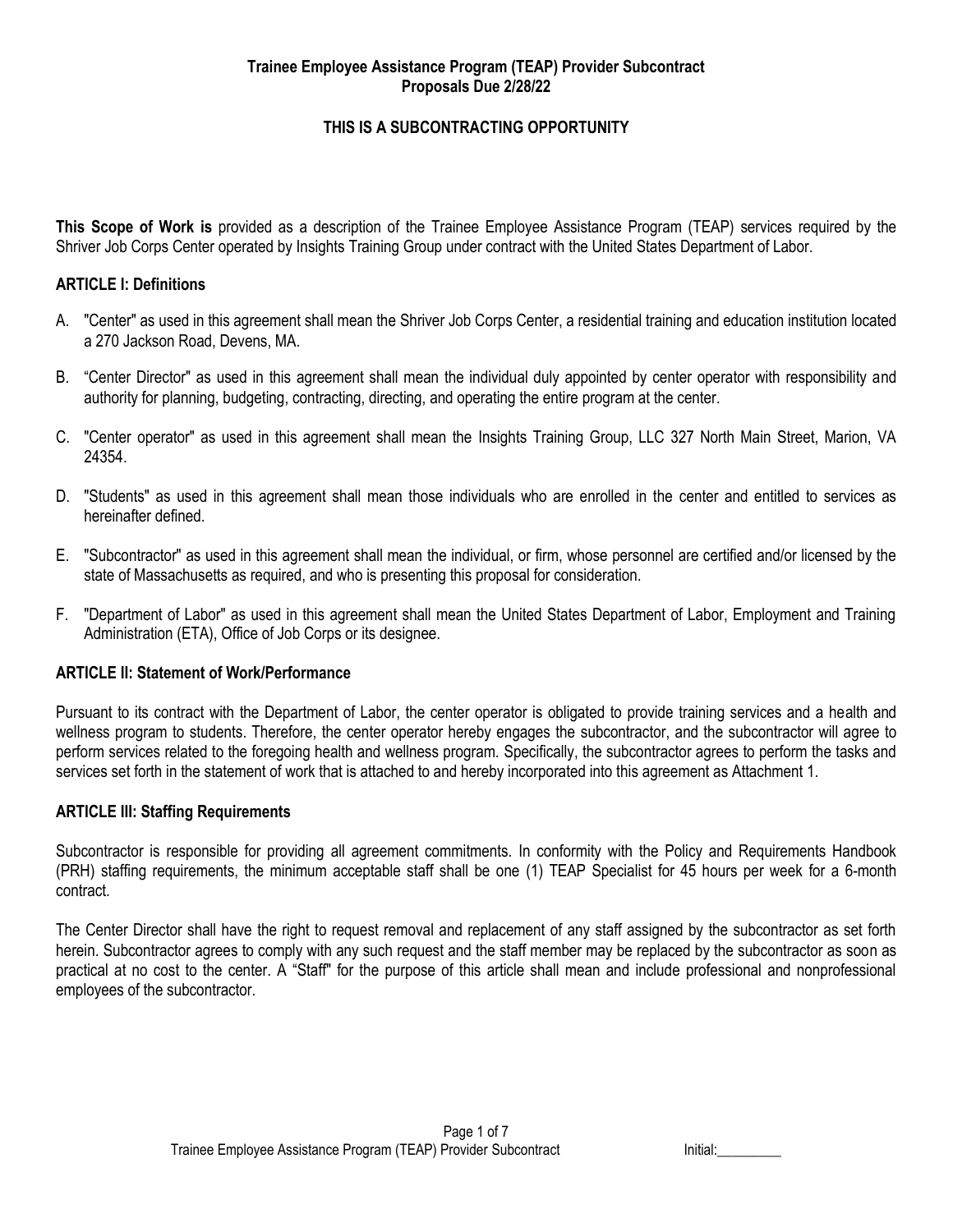### **ARTICLE IV: Period of Performance**

This subcontract will run for a 6-month contract for a total of 45 hours per week.

# **ARTICLE V: Compensation/Payment/Limitation**

### **A. Compensation**

Remuneration for services rendered will be at a dollar-per-hour rate for:

This subcontract will run for a 6-month contract for a total of 45 hours per week.

## **B. Payment**

Payment shall be made within thirty (30) days of receipt by the center operator of an acceptable invoice.

## **ARTICLE VI: Indemnification and Insurance**

The subcontractor does hereby agree to indemnify and hold harmless the center operator; the center; the Department of Labor and their officers, agents, and employees from any claim, action, lawsuit or liability for injury or damage to any person or property arising out of performance of this agreement. The subcontractor is required to maintain a current professional liability policy with a limit of at least \$1,000,000 per claim, \$3,000,000 annual aggregate.

## **ARTICLE VII: Independent Contractor**

This agreement is not intended by the parties to constitute or create a joint venture, partnership, formal business organization of any kind, or employer/employee relationship between the parties, and the rights and obligations of all parties shall be only those expressly set forth herein. Neither party shall have authority to bind the other except to the extent authorized herein. The parties to this agreement shall remain as independent contractors at all times, and neither party shall act as the agent for the other.

Subcontractor shall secure and keep current, at its own expense, all licenses and other certifications required by law or otherwise necessary to fulfill the statement of work. Subcontractor shall be solely and exclusively liable to third parties for all costs incurred by the subcontractor and for all claims of damage against the subcontractor arising out of or based on subcontractor's performance of this agreement, and is responsible for maintaining proper insurance, at the subcontractor's sole expense, to cover any and all such contingencies. Subcontractor shall also assume full responsibility for payment of any and all federal, state, and local taxes or contributions imposed or required under unemployment insurance, social security, and income tax laws, with respect to subcontractor's performance under this agreement.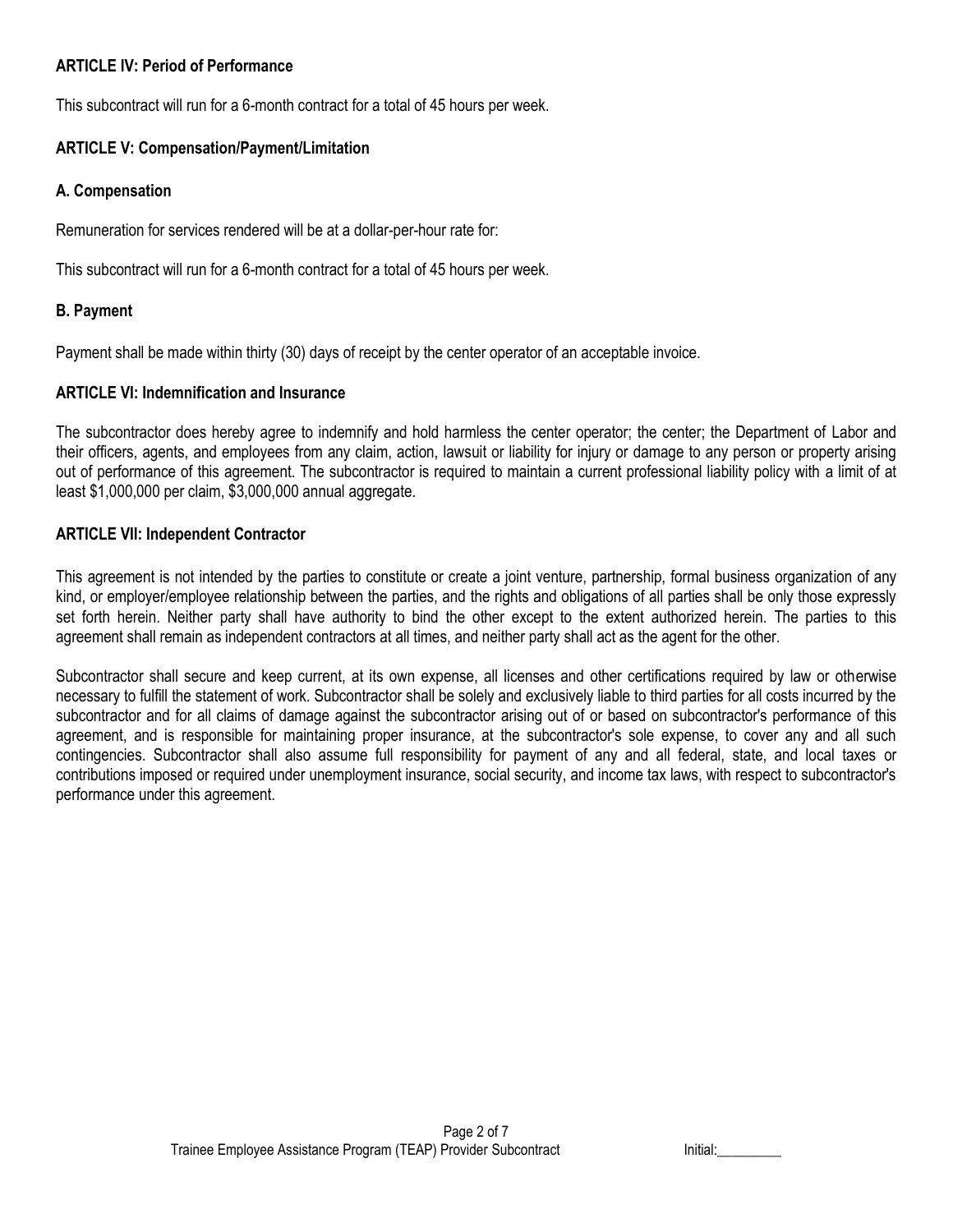### **ARTICLE VIII: Termination of Agreement**

This agreement may be terminated by the center operator, Department of Labor, or subcontractor upon thirty (30) days written notice. The notice shall be effective on the same date as duly posted in the United States mail, certified, addressed and postage paid. The notice shall be sent to the affected parties at:

| To the center:          | Shriver Job Corp Center<br>Attn: Center Director<br>270 Jackson Road<br>Devens, MA 01434 |
|-------------------------|------------------------------------------------------------------------------------------|
| To the center operator: | Insights Training Group, LLC<br>327 N. Main Street<br>Marion, VA 24354                   |
| To the Subcontractor:   |                                                                                          |

The center operator also reserves the right to terminate this agreement, in whole or in part, with or without notice.

#### **ARTICLE IX: General Provisions**

The parties agree that the following provisions are applicable to this agreement:

- A. That the subcontractor agrees to perform its services in accordance with professional standards and policies, procedures, and guidelines as may be established, from time to time, by the Department of Labor and/or the center operator. The subcontractor further agrees and acknowledges that the Department of Labor and the center operator reserve the right to change, modify, alter, and revoke the said policies, procedures, and guidelines.
- B. That no services under this agreement shall be delegated or subcontracted without the express written permission of the center operator.
- C. That the center operator may at any time, by written order, make reasonable requests for amendments and additions, within the general scope of this agreement, in the definition of services and tasks to be performed, the time, and the place of performance thereof.
- D. That the subcontractor shall maintain confidential health records on each student. These records shall be maintained in accordance with all Department of Labor and Job Corps standards and shall be the property of the Department of Labor.
- E. That the subcontractor shall make no public statements with respect to this agreement or its work there under and shall issue no public statements or advertising or conduct research related thereto without the prior written approval of the Center Director and the Department of Labor.
- F. That the subcontractor shall provide the center operator with current copies of professional licenses and insurance certificates.
- G. That it is understood and agreed that the services provided by subcontractor are subject to monitoring and review by the Department of Labor.
- H. That this agreement is subject to the terms and conditions of the center operator's prime contract and certain provisions contained therein may be applicable to subcontractor. It is hereby understood and agreed that the provisions set forth in Attachment 2, if any, are hereby incorporated into this agreement by reference and shall have the same force and effect as though set out in full text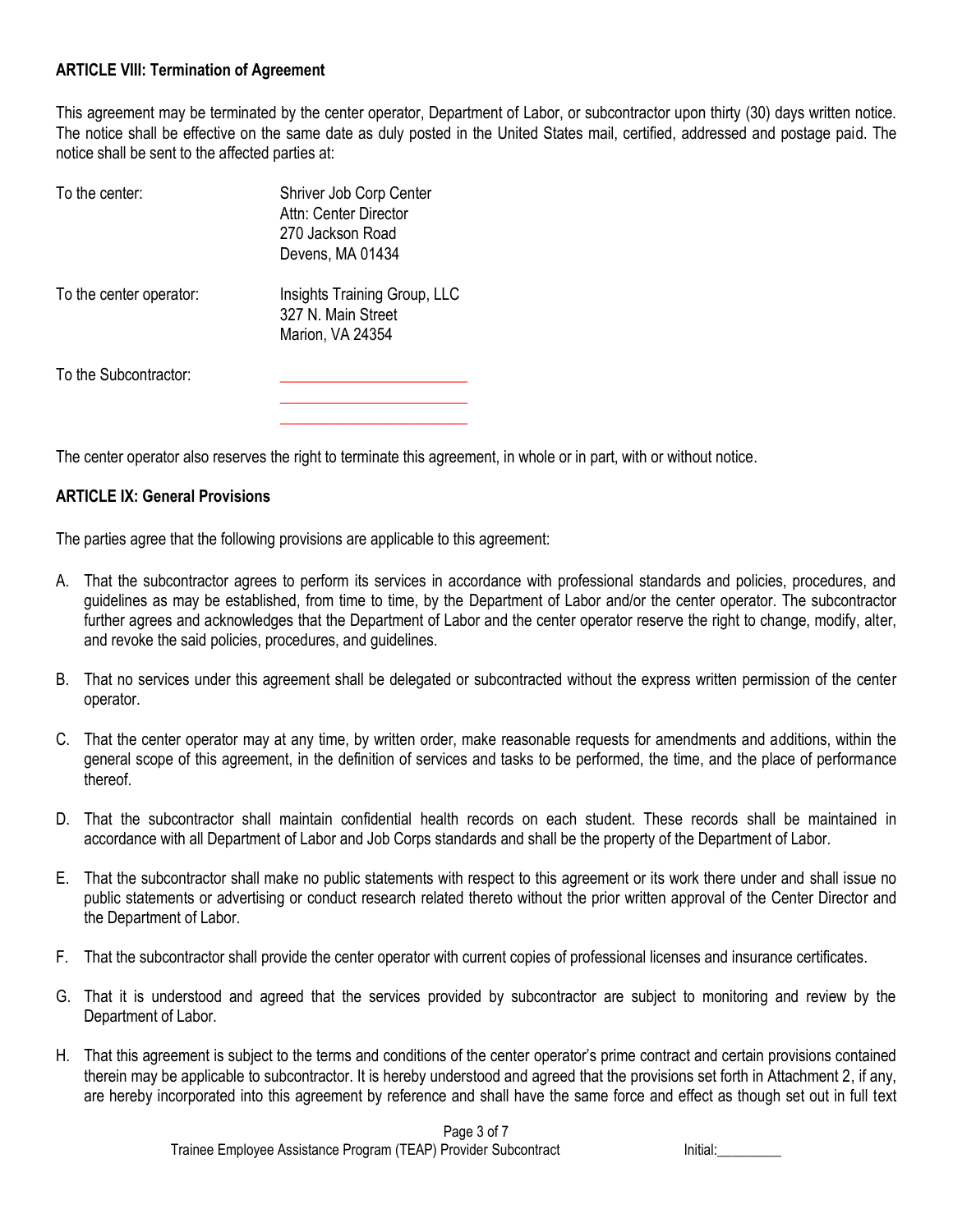herein.

- I. The agreement shall be construed and enforced in accordance with the laws of the state of Massachusetts.
- J. If any term or provision of this agreement is held to be illegal, invalid, void, and/or unenforceable, for any reason, such term or provision shall be fully severable; this agreement shall be construed and enforced as if such illegal, invalid, void, and/or unenforceable term or provision had never comprised a part of this agreement; and the remaining terms and provisions of this agreement shall remain in full force and effect.
- K. This agreement can only be modified in writing executed by each of the parties or their authorized agents.
- L. This writing is intended by the parties to .be the final expression of their agreement and is a complete and exclusive statement of its terms, and all communications, negotiations, considerations, and representations, whether written or oral, between the parties with respect to the subject matter of this agreement are incorporated. Other than as specifically set forth in this agreement, no representations, understandings, and/or agreements have been made or relied upon in the making of this agreement.
- M. Evaluation of Award:

Insights Training group, LLC anticipates the award of a single contract to the responsible offeror whose proposal is responsive to the scope of work and is determined to be the best value. Selection of the best value is determined through the process of evaluating strengths and weaknesses of each Offeror's proposal in accordance with the evaluation criteria stated herein.

In determining the best value, credentials are more important than past performance. Credentials and past performance combined are more important that cost.

Insights Training Group, LLC is more concerned with obtaining a proposal demonstrating superior credentialing and past performance than making an award at the lowest evaluated cost. Thus, the closer or more similar in merit that the Offeror's credentials and past performance are evaluated to be the more likely the evaluated cost may be the determining factor in selection for award. However, Insights Training group, LLC will not make an award at the premium in cost that it considers disproportionate to the benefits associated with the evaluated superiority of the Offeror's credentials and past performance.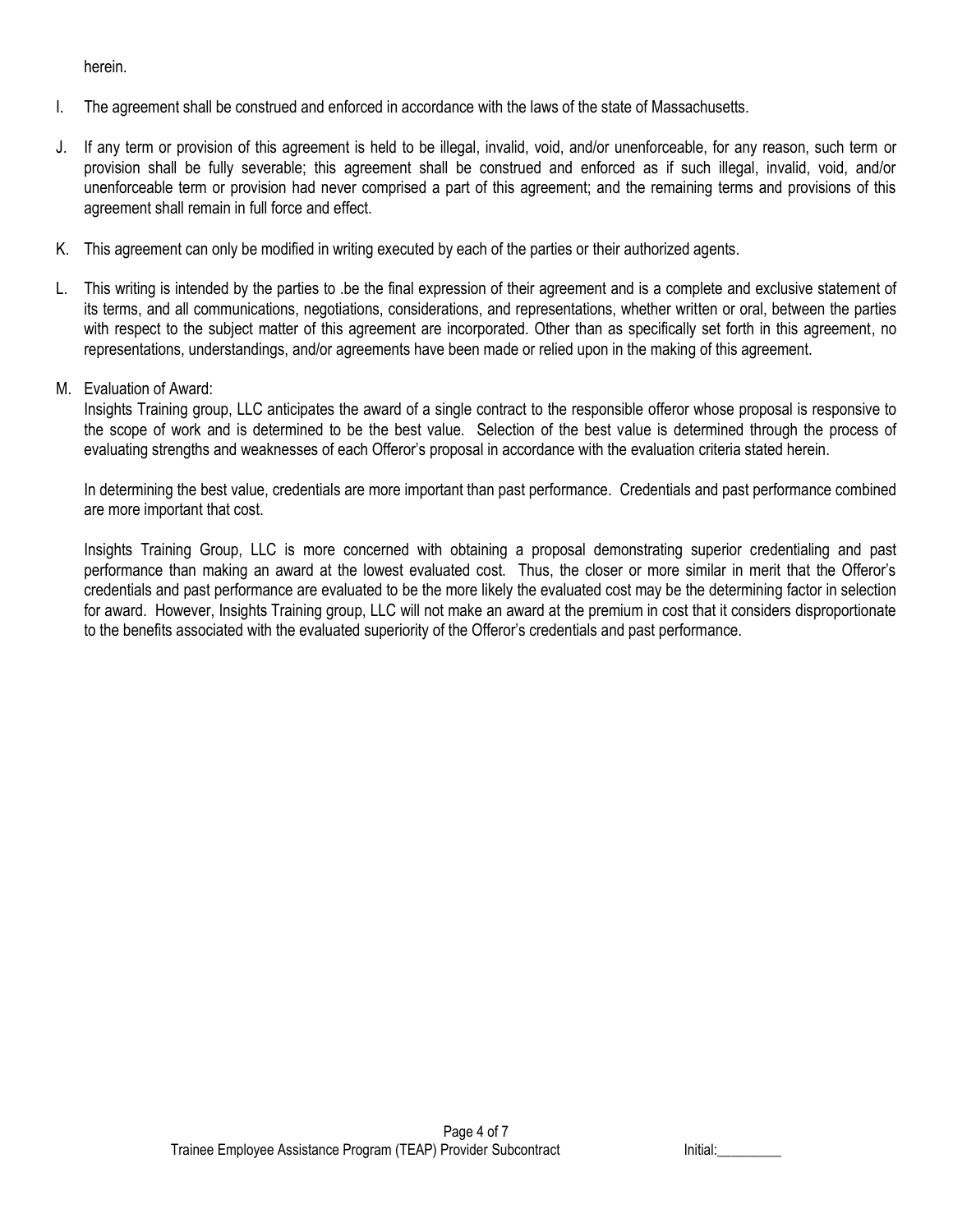## Attachment 1 **Trainee Employer Assistance Program (TEAP) STATEMENT OF WORK**

Develops and implements Trainee Employee Assistance Program, which includes assessment, intervention, counseling, relapse prevention and education.

A. Substance use prevention and education, to include:

- Minimum of a 1-hour interactive presentation on substance use prevention for all new students during the Career Preparation Period.
- Presentation(s) on managing substance misuse, abuse, and dependency conditions in the workplace students during the Career Development and Transition Periods.
- At least three annual center-wide substance use prevention and education activities.
- Clinical consultation with Center Director, management staff, Center Mental Health Consultant, and Health and Wellness Director regarding substance use related prevention and education efforts for students and staff.
- Coordination with other departments/programs on center to develop integrated prevention and education services.

B. Assessment for identification of students at risk for substance use problems to include:

- Review of Social Intake Form (SIF) or intake assessment of all students performed by counseling staff within 1 week of arrival.
- Formalized assessment measures (e.g., SASSI3 or SASSIA2) and clinical judgement to determine students' risk levels for substance use.
- Collaboration with the Center Mental Health Consultant to determine with a MSWR or medical separation s appropriate and should be recommended for a student with substance use conditions.
- C. Intervention services for students identified at an elevated risk for substance use, to include:
	- Individual and group intervention services with a focus on behaviors that represent employability barriers.
	- Collaboration with the Center Mental Health Consultant for students with co-occurring conditions of mental health and substance use.
	- Referral to off-center substance abuse professionals or agencies for ongoing treatment and/or specialized services.
- D. Drug and alcohol testing, to include:
	- Drug and alcohol testing procedures
	- Policies related to positive drug or alcohol tests.
	- Notification of drug or alcohol test results.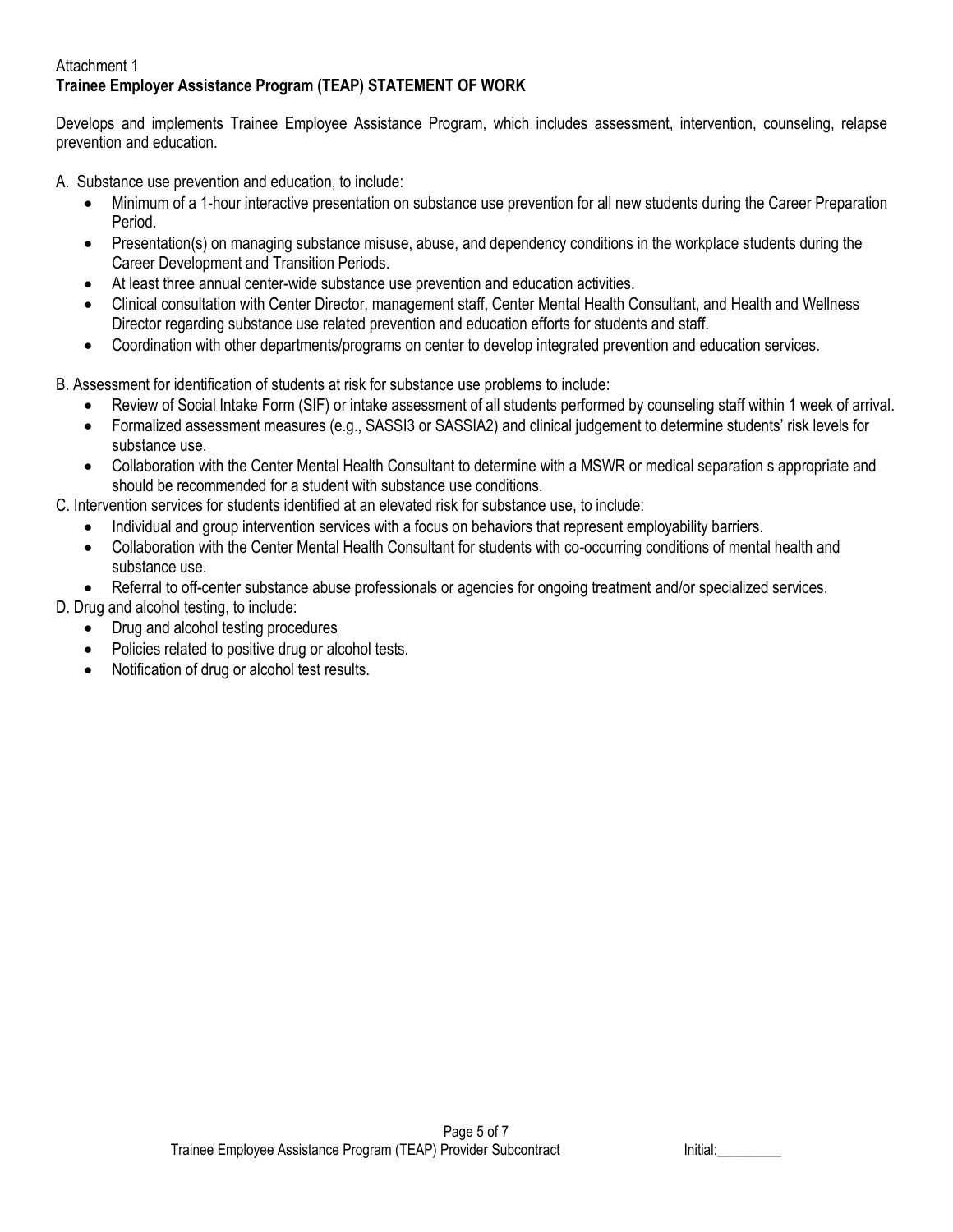# Attachment 2 **TERMS AND CONDITIONS**

Insights Training Groups, LLC Terms and Conditions can be found on Insights Website at [www.insightsllc.net.](http://www.insightsllc.net/)